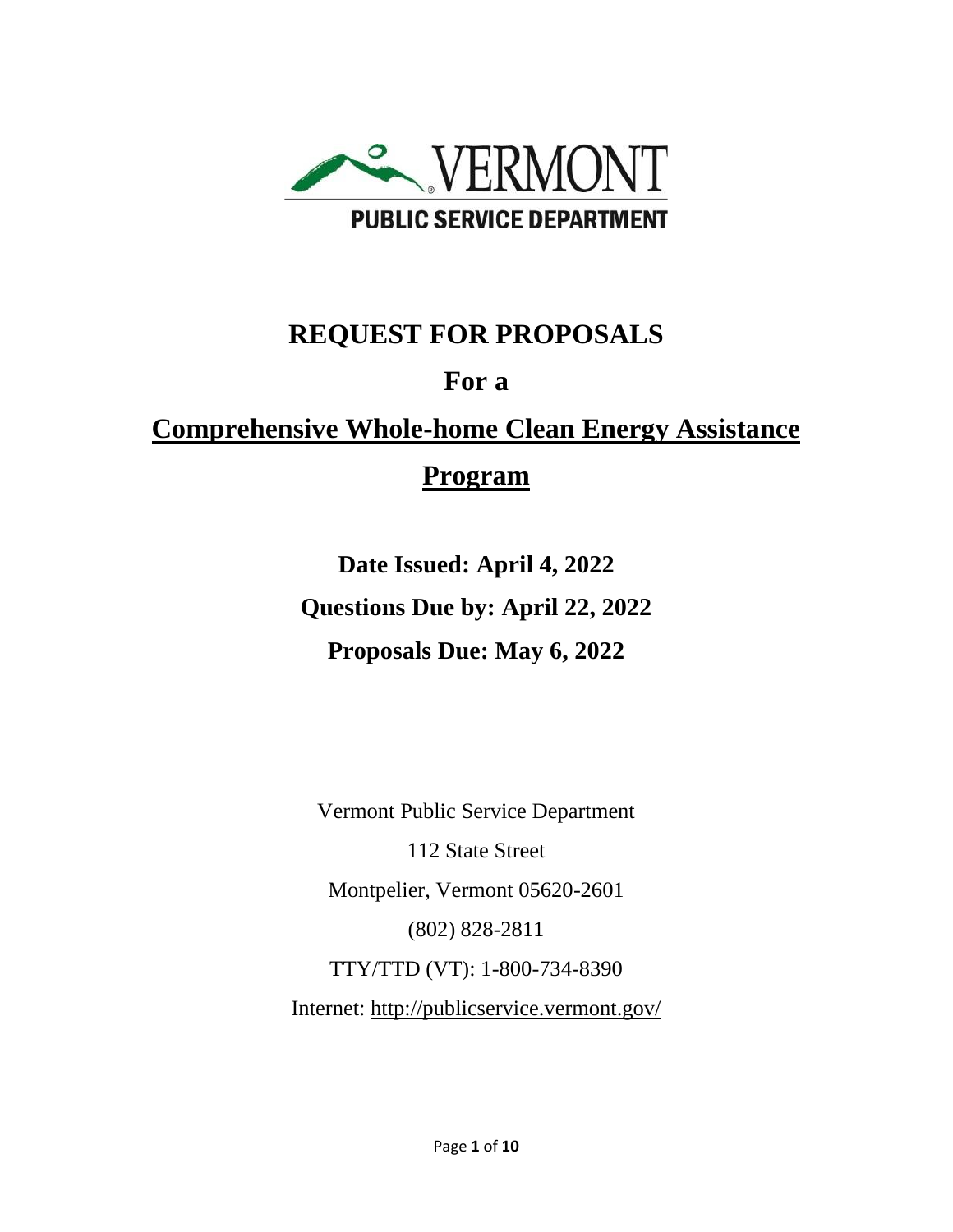#### **OVERVIEW:**

Vermont was awarded \$1.05 billion in Coronavirus State and Local Fiscal Recovery Funds (Recovery Funding) as part of the federal American Rescue Plan Act of 2021. The Governor's Recovery Plan is focused on transparent investments in key infrastructure needs including housing, broadband, wastewater and sewer systems, climate change prevention and mitigation, and economic development. The explicit objective of this Plan is to provide long term economic recovery opportunities to communities statewide, with a focus on those regions or counties struggling the most with job losses and declines in demographics and income levels.

The Clean Energy Development Board (CEDB) was allocated \$5 million of the Recovery Funding appropriated to the Public Service Department by the 2021 Vermont General Assembly. The CEDB designed five programs with this funding that offers relief to households, schools, and small businesses that experienced financial or health impacts from the pandemic. This request for proposals (RFP) is for a program, intended to provide recovery that is equitable and assists low- and moderate-income households to support their economic opportunity and lower their energy costs. The program will be funded with \$1 million of federal American Rescue Plan Act (ARPA) funds via contract with one or more organizations through this RFP.

The Public Service Department (PSD or Department) requests proposals to create and operate a residential comprehensive whole-home clean energy assistance program to benefit low-income residents of Vermont. The Program should be designed to be complimentary to, rather than competing with, existing weatherization and energy efficiency assistance programs, e.g., the Weatherization Assistance Program and incentive programs by Efficiency Vermont.

Through this RFP, the PSD plans to award one or more contracts for the design, development, implementation, and administration of a residential low- and moderate-income whole-home clean energy assistance program within the State of Vermont that (at a minimum):

- Improves the health and safety of dwellings for residents having low- to moderateincome
- Assists with household energy cost reduction though energy audits, thermal energy efficiency measures, woodstove change-outs for new EPA Certified wood or pellet stoves, or the installation of new high efficiency pellet stoves, pellet boilers/furnaces, and or cold climate heat-pumps.
- Assists households needing utility/energy improvements via home repair and upgrades of electrical service and heating systems in their homes.

Any program funded through this RFP should advance ARPA goals and objectives to:

- Fight the effects of the pandemic with support for families affected by the impacts to public health and the economy
- Build a recovery that is strong, resilient, and increases equity with investments that promote growth and opportunity that has long-term effects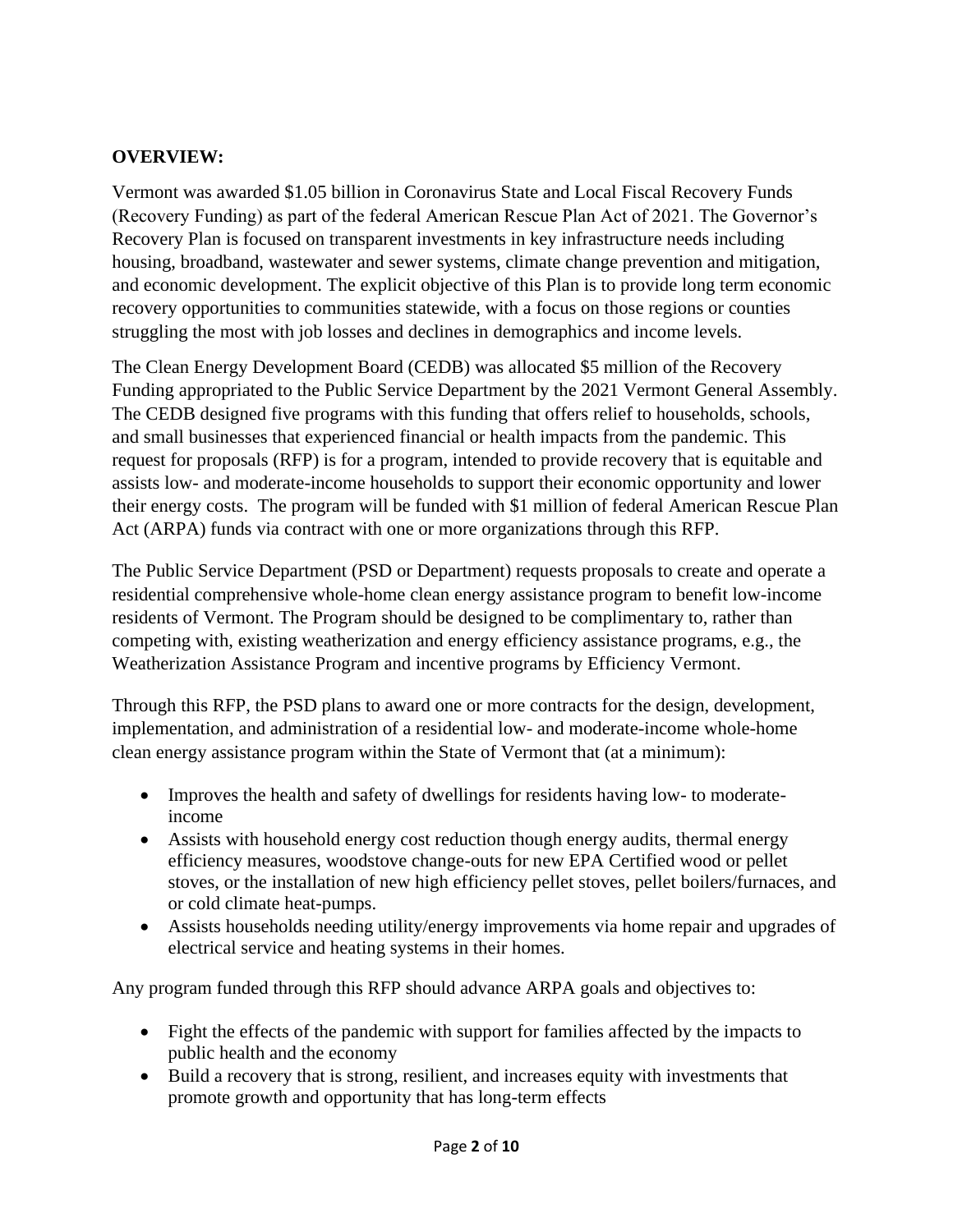The program(s) supported through this RFP should support the following goals through the following program objectives:

- 1. Support COVID recovery by providing assistance to Vermont households with low- and moderate-income
- 2. Maximize long-term home heating cost savings, indoor air-quality improvements, and home safety through repairs, upgrades, and safety improvements for the participating residents
- 3. Maximize the displacement of fossil fuel use for space heating
- 4. Decrease the particulate emissions and inefficient use of wood heat

**An applicant may only submit one proposal, however an entity is allowed to be a subcontractor on more than one proposal**. Proposals must be for programs based in Vermont. All incentives must be for the benefit of Vermont residents that meet a low- and moderate-income guidelines set by the PSD. Programs receiving contract awards and the subcontractors (subrecipients) retained by the contractor for the program(s) must complete projects related to the program no later than December 31, 2026.

## **PROGRAM SUMMARY:**

| <b>Award Description</b>          |                                                                  |
|-----------------------------------|------------------------------------------------------------------|
| <b>Recipient Income</b>           | Low-Income: $\leq 80\%$ Area Median Income (AMI)                 |
| <b>Eligibility:</b>               | Moderate-Income: $\geq$ 120% AMI                                 |
| <b>Funding Type:</b>              | Program Contract                                                 |
| <b>Total Amount available:</b>    | \$1,000,000                                                      |
| <b>Maximum Contract:</b>          | \$1,000,000                                                      |
| <b>Minimum Contract:</b>          | \$100,000                                                        |
| <b>Cost Share Required from</b>   | $Low-Income - None$                                              |
| recipients:                       | $Modernate-Income - To be included in proposal$                  |
| <b>Services Allowed:</b>          | <b>Energy Audits</b>                                             |
|                                   | <b>Weatherization Projects</b>                                   |
|                                   | <b>Installations of clean heating technologies</b>               |
|                                   | Home repairs related to: energy efficiency, energy and           |
|                                   | electric code compliance, and health & safety measures.          |
|                                   | <b>Necessary Electric Service and Electric Panel Upgrades</b>    |
|                                   | repairs and modifications related to electrification             |
|                                   | measures                                                         |
| <b>Clean Heating Technologies</b> | <b>Cold-Climate Heat Pumps (air or ground sourced)</b>           |
| Allowed:                          | <b>Heat Pump Hot Water Heaters</b>                               |
|                                   | <b>Residential Pellet Fueled Heating Appliances (stoves,</b>     |
|                                   | boilers, furnaces) that have:                                    |
|                                   | High efficiency $( \geq 73\%$ efficient for stoves and furnaces, |
|                                   | $>85\%$ for boilers)                                             |
|                                   | Low particulate emissions $(\leq 2.0$ grams per hour)            |
|                                   | <b>EPA Certified cord wood stoves that have:</b>                 |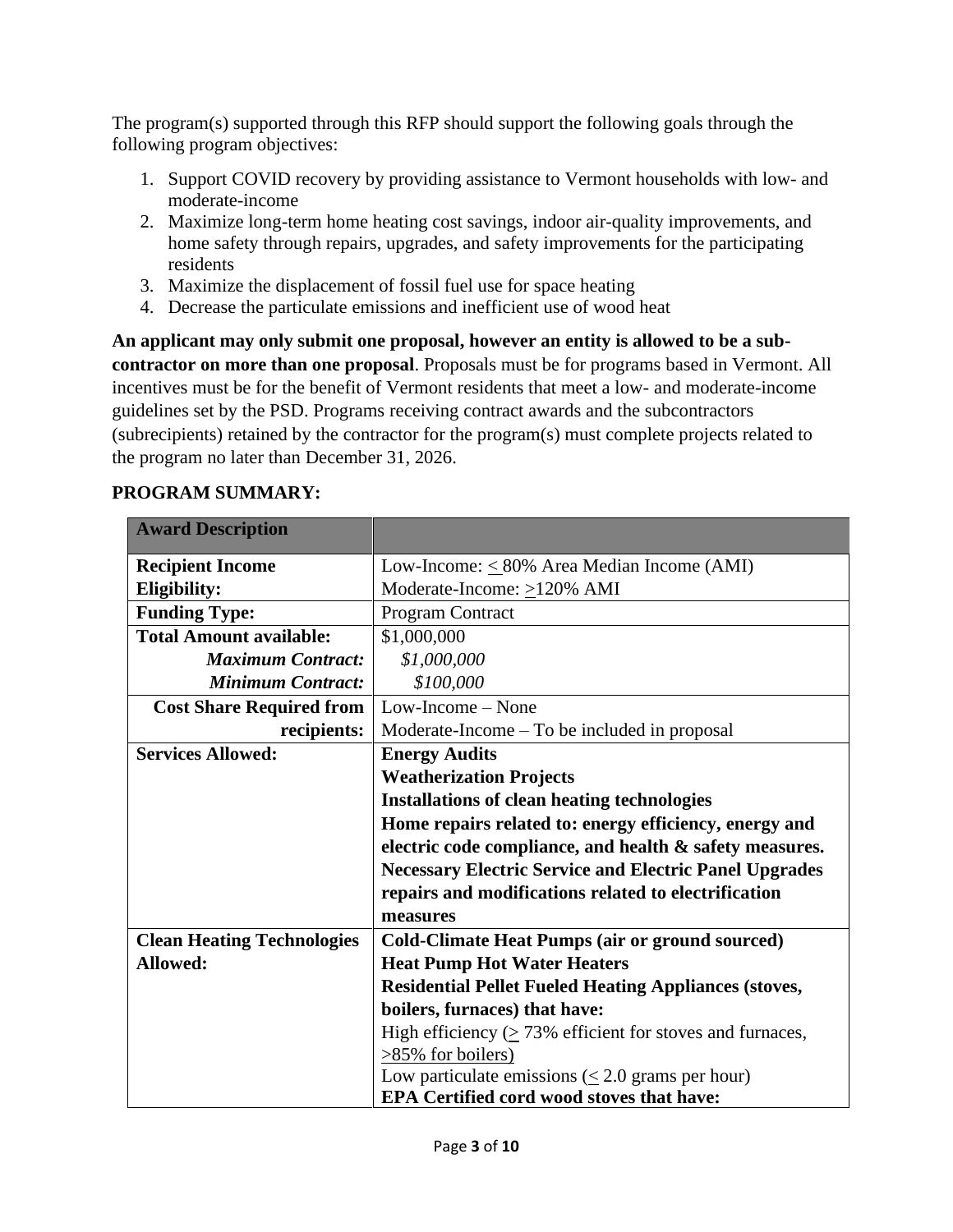| 1) High efficiency $($ > 73% efficient)                   |
|-----------------------------------------------------------|
| 2) Low particulate emissions ( $\leq$ 2.0 grams per hour) |
| <b>On-Site Wood Pellet Storage Systems</b>                |
| Other technologies that facilitate the transition away    |
| from fossil fuels to clean energy can be proposed         |
|                                                           |

### **SUBMITTING THE APPLICATION**

**Proposals must arrive at the Public Service Department (PSD) office by 4 p.m. on Friday, May 6, 2022.** Applicants should allow adequate time to ensure receipt of their proposal by the deadline. Proposals received after this time and date will not be considered.

The following documents must be delivered to the CEDF at the PSD:

- 1. An electronic copy, delivered by email
- 2. An original, signed hard copy may be sent additionally

Any questions regarding this RFP should be submitted in writing, preferably by email, with the subject line, "Comprehensive Whole-home Clean Energy Assistance RFP Question." Questions are due by close of business, Friday April 22, 2022 and will be answered comprehensively at [the](http://publicservice.vermont.gov/announcements/rfps) CEDF web site [\(http://publicservice.vermont.gov/renewable\\_energy/cedf](http://publicservice.vermont.gov/renewable_energy/cedf) ) alongside this RFP by Tuesday, April 26, 2022.

Proposals and questions should be addressed to:

Christopher Heine Clean Energy Program Specialist Vermont Public Service Department 112 State Street Montpelier, VT 05620-2601 Phone: (802) 828-8198 Email: christopher.heine@vermont.gov

### **INFORMATION FOR APPLICANTS**

**General Information:** While applicants may submit only one proposal, subcontractors can be included in more than one proposal. Funds cannot be used for projects that have already begun construction or for equipment purchases that have already been made.

**Term**: The program funded under this solicitation should be operational within three months of the contract execution and completed on or before December 31, 2026.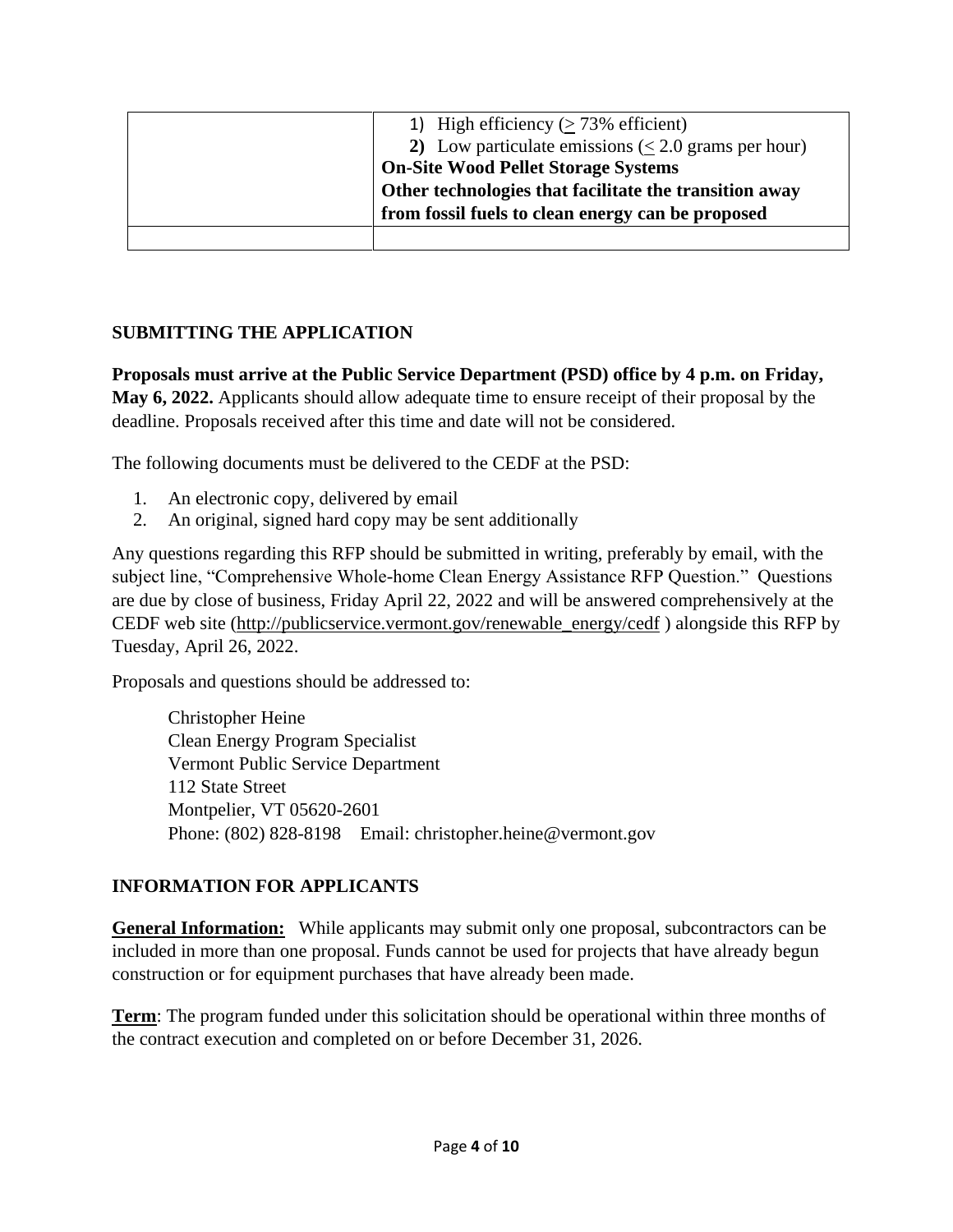**Reporting:** Reporting shall be required for all projects/program receiving an award. Reporting shall include quarterly progress reports as well as a final report submitted within three months of the contract end date or by January 30, 2026, whichever is comes first.

Quarterly reports and a final program report shall include program expenditures made, specific activities, and results. Five percent of contract funds will be held back until the final report has been received and approved by the PSD.

**Programmatic Cost Share:** If applicants can demonstrate any cost share as part of the program, that cost-sharing opportunity should be indicated in the application. A letter of commitment identifying the cost share and its source of funding shall be included as part of the application. For example, if an applicant has received a commitment from an organization to provide funds that cover part of the cost for the program, the applicant must provide a copy of the commitment letter. Preference will be given to programs that demonstrate the most grantee cost share.

**Exclusions**: All programs must be based in Vermont and for the benefit of Vermonters with lowto moderate-income as defined by the US Department of Treasury's final rule for the ARPA funding. Funds cannot be used for projects that have already begun construction or for equipment purchases that have already been made or ordered.

**Revisions**: The PSD reserves the right to make necessary changes to this RFP at any time including termination of the program if in the best interest of the State.

# **INFORMATION REQUIRED FROM APPLICANTS**

Proposed programs should promote the development and deployment of health, safety, clean energy, and efficiency measures as listed above in the [award description table]

Proposals should be prepared simply and economically, providing a straightforward, concise description of the applicant's ability to meet the requirements of the RFP. Fancy bindings, colored displays, promotional materials, and so forth are not desired. Emphasis should be on completeness and clarity of content.

Proposals should be no longer than 10 pages, with no less than a 12-point font and one-inch margins. Resumes, letters of support, and the Budget Worksheet, or appendixes **do not** count toward the 10-page limit. The Summary Page and all other information count towards the 10 page limit.

*A. Summary Page - Applicants must include a one-page summary that includes the following four items:*

- 1. **Program Title** Provide a descriptive title for the program.
- 2. **Identification of Applicant Organization** State the full name and address of the organization responsible for the proposal and list the main contact and their contact information.
- 3. **Program Description** that shall include, at a minimum: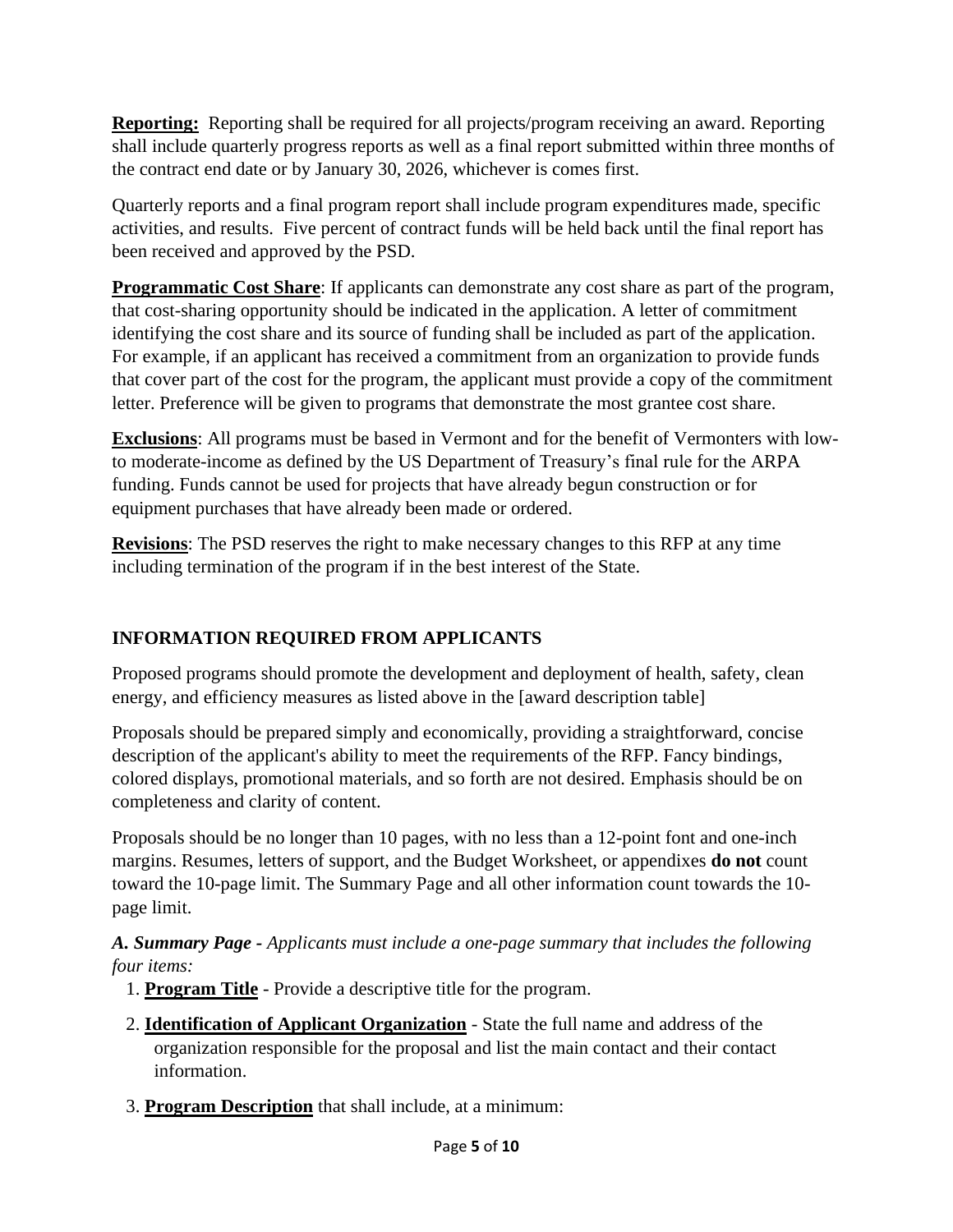- **Statement of Program** describing the program.
- **Population Served** including the description of how target populations/households will be identified and enrolled in the program, what geographical areas of the state the program will include.
- **Results** including a description of the measurable proposed impacts of the program, with performance measures that will be tracked and reported.
- **Evaluation** describing the data collection, analysis, and quality assurance measures you will use to assure ongoing, effective tracking of contract requirements and outcomes.
- **Equity Impact** describing how this program will help build a just, equitable and sustainable COVID-19 recovery and how disproportionate impacts of inequities are addressed.
- **Budget** including all proposed program revenues by funder and expenditures.
- **Special Considerations** describing any other information that might assist the State in its selection.
- 4. **Signature** Please sign to indicate you have read and acknowledge all of the conditions of this request for proposals, and that, to the best of your knowledge, the information you have supplied is accurate.

## *B. Program Narrative*

Describe the program for which funding is requested. Provide a statement of to the program's goal(s) and objectives. Describe what the program will accomplish if successful. State why this program should receive PSD contract funding and whether the program would happen without PSD contract funding.

# *C. Personnel*

Applicants should have demonstrable knowledge, skills, and experience as it relates to the required work of the proposal. Proposals should include a description of the applicant's prior experience in all areas relevant to the proposed program. The proposal must identify all persons that will be employed in the proposed program by skill and qualifications. Identify key personnel by name and title and provide their prior experience (if resumes are included they **do not** count toward the 10-page limit). Subcontractors (if known) must be listed, including the firm name and address and contact person, and complete description of work to be subcontracted. Include descriptive information concerning subcontractor's organization and abilities.

# *D. Work Plan & Timeline*

Describe in narrative form the plan for accomplishing the work required to create and deploy the program. Include a description of any activities in support of the proposal that have already been completed or are in process.

Describe the plan for program oversight, quality assurance measures, financial management, and which team member(s) will have these responsibilities.

Provide a timeline for the program development and implementation.

# *E. Public Health, Economic, & Community Impact*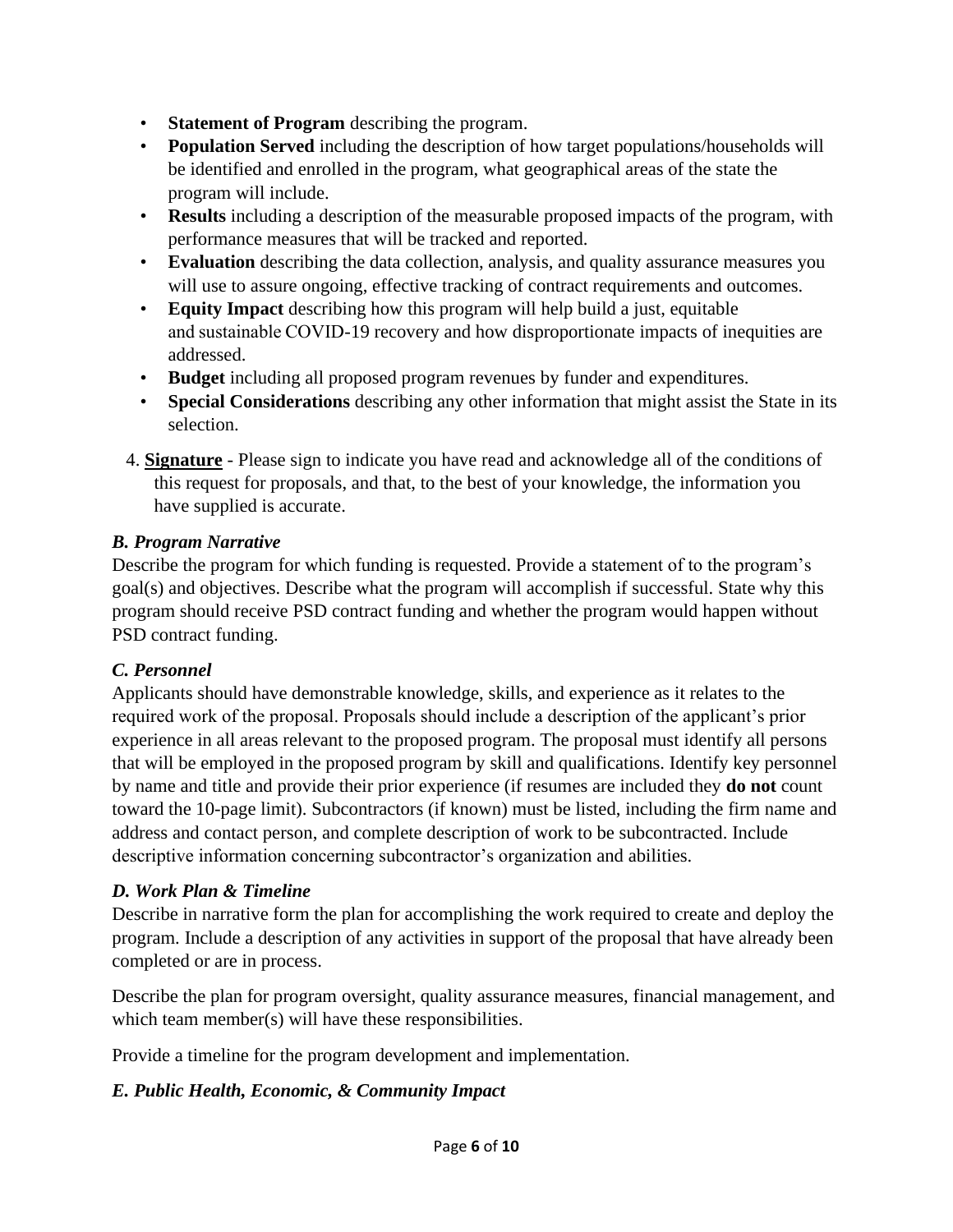Applicants should describe the specific public health, economic, long-term growth, and equity impacts to, as well as opportunities for, Vermonters with low- to moderate-income that the proposed program will create. This should be an expansion of the metrics listed on the summary page and can include other benefits including, but not limited to: jobs created; monetary value of the program to the recipients; health impacts on the local community; fossil fuel use reductions; thermal energy efficiency measures completed; fossil fuel to be displaced; and any other benefits.

# *F. Budget & Budget Narrative*

Applicants must submit a detailed estimated budget range for administration and delivery of the Program and include narrative explanations. The PSD estimates that within the timeframe of the budget, \$1,000,000 of incentives would be award via the Program. The budget should indicate the administrative/program delivery costs for administrating the incentives.

The following cost elements should be included in each proposal:

- Personnel costs (position,  $\frac{1}{2}$  rate/hr.)
- Fringe Rate to be applied to the personnel costs
- Indirect Cost Rate
	- o List all costs subject to the indirect cost rate
- Travel (include mileage rate, etc.)
- Supplies & Materials
- Sub-Contractors' costs
- Other (specify)

### *G. Additional Information*

Proposals must include information described in sections A-G above. In addition, proposals can include any other pertinent and important information.

### **METHOD OF AWARD**

Awards will be made in the best interest of the State. All other considerations being equal, priority will be given first to programs that include projects in regions or counties struggling the most with job losses, declines in demographics and income levels. Priority will also be given to those programs developed in coordination with other planned infrastructure development for the greatest transformative impact. Qualitative determinations will be made regarding community need and community impacts. Scoring will not be numerical.

- 1. **Evaluation Criteria**: A selection committee will review, analyze and rank all submittals based on their response to the information requested. At a minimum, the selection process will include the following criteria in the evaluation of proposals. These criteria are not necessarily listed in order of importance:
	- Statement of Program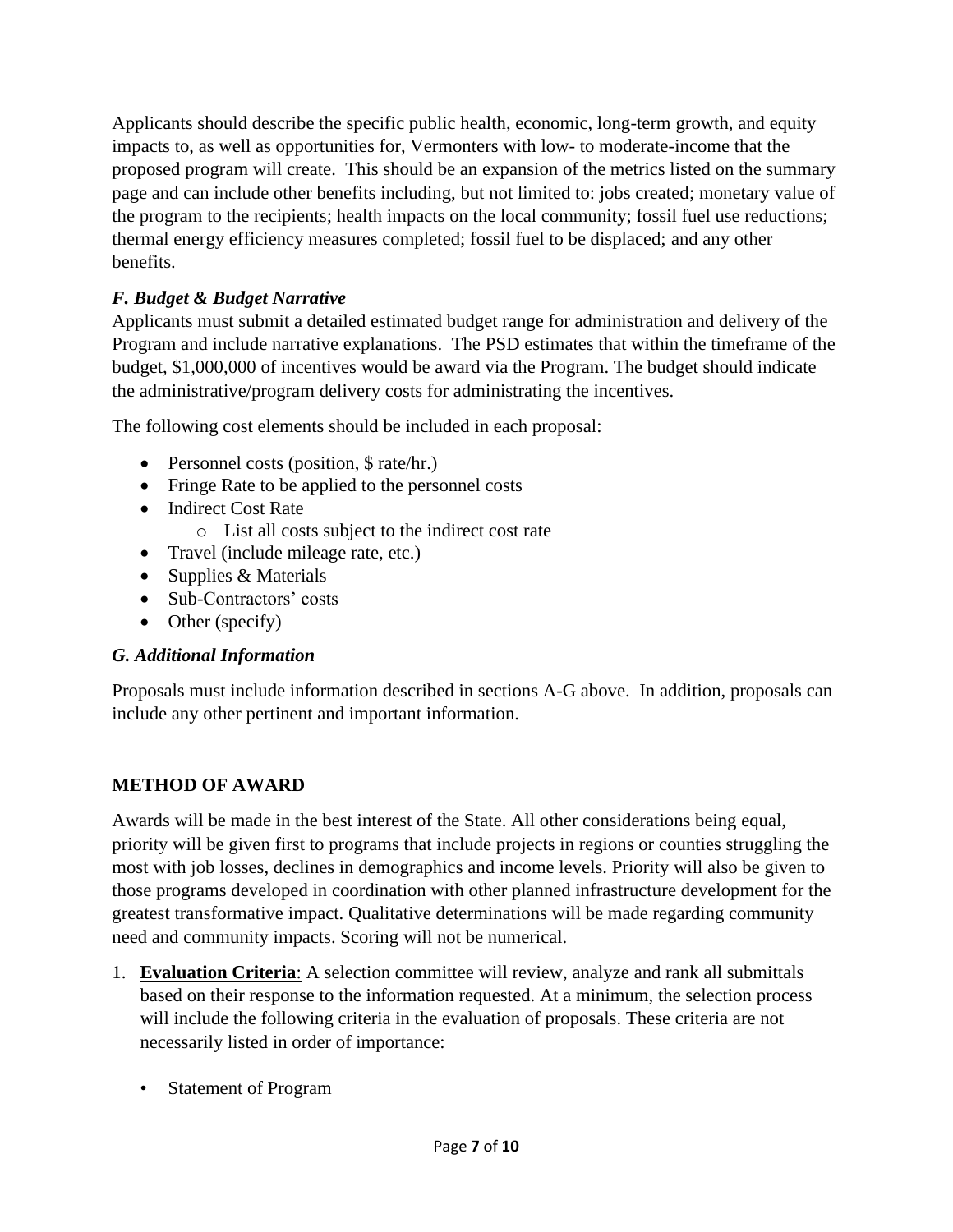- Population Served
- Measurable Results and Evaluation
- Equity Impact
- Opportunities for Coordinated Projects
- Program Specific Considerations
- Municipal Match, if applicable
- Number of income-eligible Vermonters assisted
- Number of homes/buildings improved
- Program risks (e.g. securing matching funds) are acknowledged
- Program's complimentary coordination with other existing programs (e.g. Weatherization Assistance Program (WAP), Efficiency Vermont, etc.)
- Program's leverage of other programs, projects or funding
- Other specific considerations

#### **2. Experience & Qualifications:**

- Knowledge and experience in the relevant program area, including successful experience with similar programs
- Demonstrated ability to complete program on time, on budget, and to complete the reporting requirements
- Previous experience with state and/or federal contracts or grants

#### **3. Budget:**

- Budget line items and amounts are sufficiently described and justified to explain the necessity of each item
- Costs are reasonable and competitive
- Degree of financial leverage
- Amount of cost share included

### **GENERAL TERMS AND CONDITIONS**

1. Projects funded through this RFP must comply with Section 106 of the National Historic Preservation Act. While energy improvements to historic buildings are greatly encouraged, they must be carefully planned to avoid unintended consequences. Funded work must not harm or destroy historic buildings or archeological sites that are eligible for or listed on the National Register of Historic Places. Some buildings that are over 50 years old are likely to meet National Register criteria. The Vermont Division for Historic Preservation can provide information on National Register status, appropriate treatments for improving energy performance in historic buildings, and a list of preservation consultants who can assist applicants in planning their projects. Generally, thermal energy measures and residential stove and boiler/furnace upgrades will meet preservation guidelines. Applicants may want to consult the Division's website at [www.historicvermont.org](http://www.historicvermont.org/)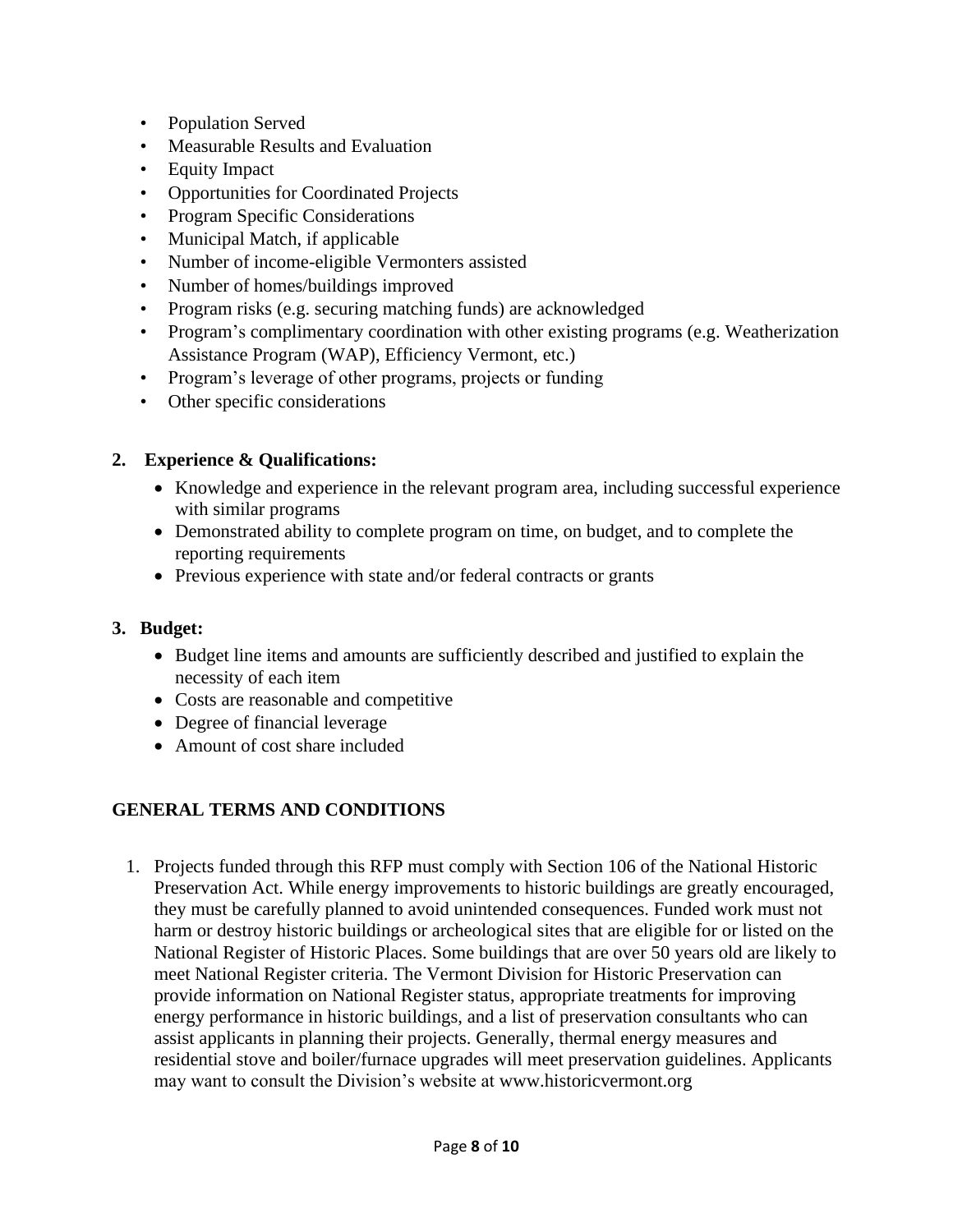- 2. The PSD reserves the right to reject any and all proposals received as a result of this RFP for any reason, to waive minor irregularities in any proposals received, and to negotiate with any party in any manner deemed necessary to best serve the interests of the State.
- 3. The PSD shall not be responsible for any costs incurred by any party in preparation of any proposal submitted in response to this RFP.
- 4. The PSD reserves the right to amend or cancel this RFP at any time if the best interest of the State requires such action.
- 5. News releases pertaining to this RFP, contract award, or the program shall not be made without prior written approval from the PSD.
- 6. All parties submitting proposals shall be Equal Opportunity Employers. During the duration of the performance any contract agreement resulting from this RFP, the awardee shall comply with all federal, state and local laws respecting non-discrimination in employment.
- 7. After a contract agreement is executed, the PSD will reimburse the contractor(s) for actual work performed and expenses incurred up to the specified contract amount. Specific payment provisions will be arrived at upon mutual agreement of the parties. All payments will require the submission of an itemized billing of work performed to date in sufficient detail to justify payment. Final payment will require the submission of a final report.
- 8. In most instances, the contract payments made under this program will be treated as taxable income by the IRS and the State of Vermont. It is the responsibility of the recipient of this contract payment to consult with their tax advisor to determine the correct treatment of this payment for Federal and State tax purposes.
- 9. Insurance:
	- a. *Workers Compensation*: With respect to all operations performed, the Party shall carry workers' compensation insurance in accordance with the laws of the State of Vermont.
	- b. *General Liability and Property Damage*: With respect to all operations performed under the contract, the Party shall carry general liability insurance having all major divisions of coverage including, but not limited to:
	- c. Premises Operations
	- d. Products and Completed Operations
	- e. Personal Injury Liability
	- f. Contractual Liability
	- g. The policy shall be on an occurrence form and limits shall not be less than:
	- h. \$1,000,000 per Occurrence